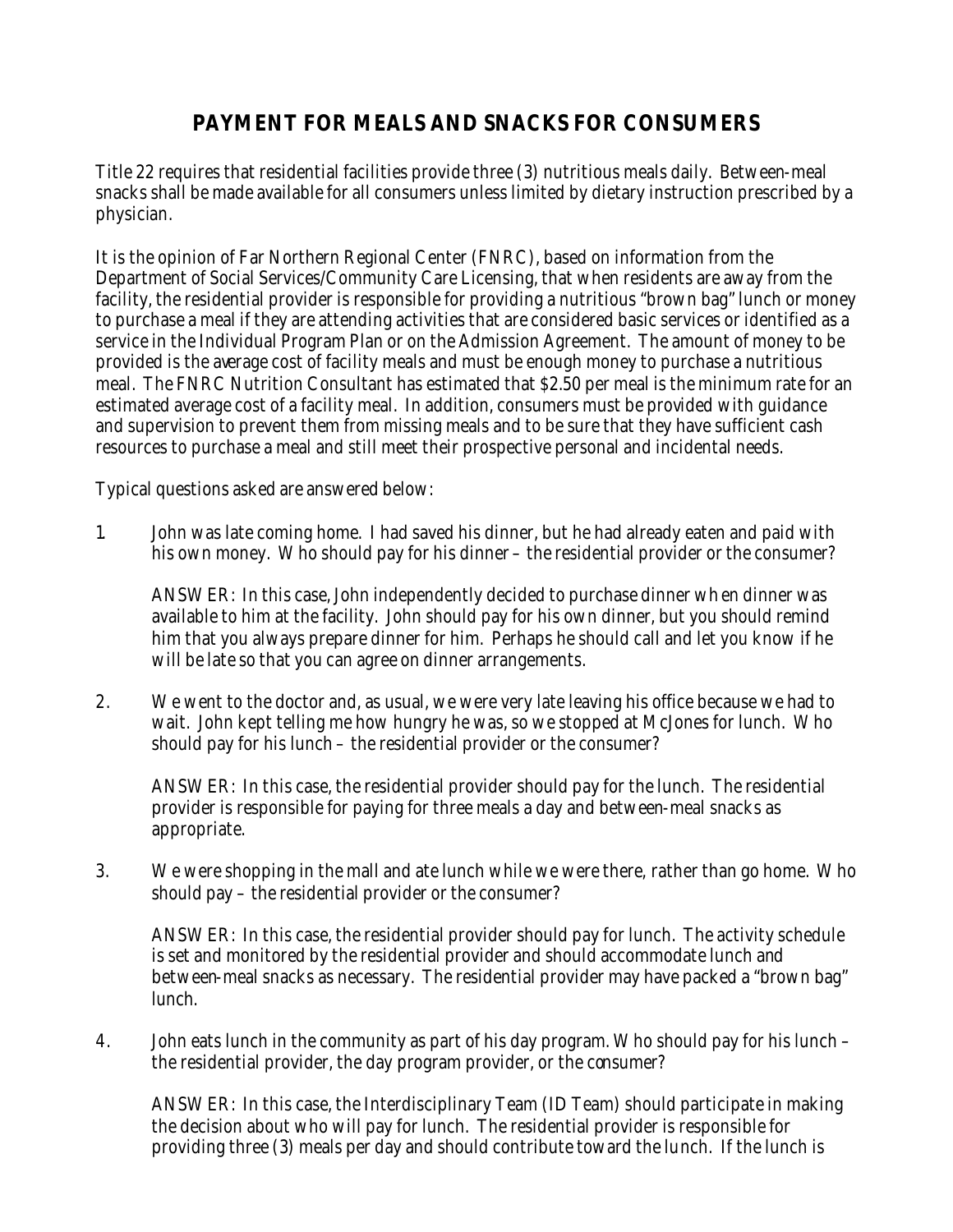part of the activity schedule for the day program, the day program should contribute toward the lunch. If the consumer elects to independently go to lunch with friends, then the consumer can pay for the entire lunch.

5. The whole house goes out for pizza at Mountain Mike's every Wednesday for the special deal of \$5.00 per person. Who should pay for dinner – the residential provider or the consumer?

ANSWER: In this case, the residential provider should pay for dinner. This is a consistent activity that is evidently part of the facility schedule of activities. A consumer cannot really choose to stay home during this activity.

6. I provide fruit and other nutritious snacks. Sometimes all the residents want potato chips and sodas, so I give them money and let them go across the street to the store. Who should pay for the snacks – the residential provider or the consumer?

ANSWER: The consumers should pay for their snacks. It is the responsibility of the residential provider to make available nutritious between-meal snacks. A resident may independently choose to have a different snack and purchase it. Consumers may be consulted about their preferences regarding between-meal snacks, and choices may be offered at snack time.

7. We all go out for dinner for each resident's birthday as part of our program. Who pays for dinner – the residential provider or the consumer?

ANSWER: The residential provider will subsidize the meal by paying the estimated average cost of a facility meal, and the consumer will pay the remainder of the bill. It is generally assumed that such special occasions or events occur no more often than monthly. Under no circumstances are consumers to pay the costs of any staff person's meal.

8. John is taking Jane out for a date on Saturday night. Both of them live in our residential facility. Who pays for dinner – the residential provider or the consumer?

ANSWER: John and Jane are responsible for the cost of the meal and need to work out the payment betwe en themselves. Generally, the rule is that a consumer should not pay for other consumer/resident meals, but this may be an exception to that rule. The responsibility of the residential provider is to determine that John and Jane have sufficient funds to cover the cost of the meal according to the method they elect for funding the meal, and to ensure that they are not ignoring other financial obligations they may have or incur during the month.

9. I had to take John to U.C. Davis for a medical appointment. Who pays for his breakfast, lunch and dinner – the residential provider or the consumer?

ANSWER: The residential provider must provide three meals per day, either a brown bag meal or sufficient money to purchase a nutritious meal. The fact that the consumer may wish to eat at the Red Lobster does not excuse the residential provider from contributing toward the cost of the meal.

10. One of the consumers who lives in our home really likes my husband and me and wants to take us to dinner for my birthday. Is this okay?